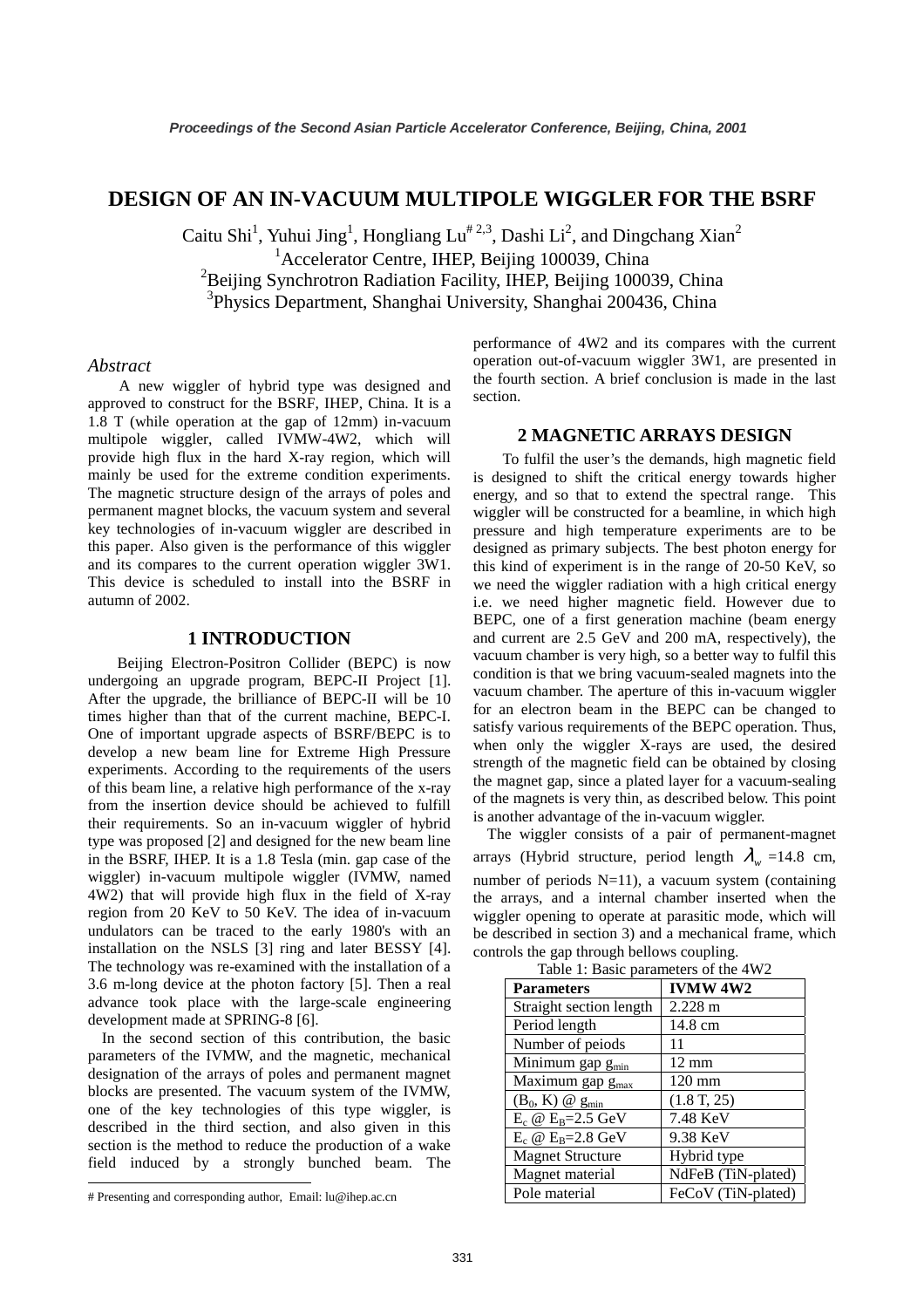

Figure 1. Diagram of half period of magnetic array of 4w2

The basic parameters of the IVMW are listed in Table 1. The structure of magnetic arrays and magnetic field distribution are illustrated in Figure 1 and Figure 2, respectively. The mechanical diagram of the wiggler is shown in Figure 3.

### **3 KEY TECHNOLOGIES**

The key point in terms of the technology is that the delicate wiggler magnet system should be compatible with UHV. One may meet several difficulties, but with the help of experiences in Spring-8[7] and the useful discuss with the experts in the accelerator center of BEPC[8], we have good solutions which allow us to do so. (1) Difficulty from outgassing of permanet magnets, which have a porous structure. To reduce it, the magnets are to be coated with a material of TiN. (2) Difficulty from the demagnetisation of the permanent magnets during the process of UHV bakeout. To avoid this problem, special permanet magnets with very high coercivity at high temperature, in our case Nd-Fe-B 35SH (with the



Figure 2 The magnetic field distribution at the mid-plane of 4W2, only for half array

remanent field of 1.2 Tesla and the coercivity of 21 kOe),

are to be chosen. (3)Under the UHV condition, cement or glue cannot be used so we have to adopt a mechanical clamping method, the design details will be reported elsewhere [9]. (4) Difficulty from the production of a wake field induced by a strongly bunched beam because of the discontinuous of the magnet arrays' surfaces. To reduce this drawback, the gap side should be smooth, and to correct the magnetic field we have to insert small magnet chips on the back of magnets. Therefore, we have adopted flexible RF-fingers [6,7] between the wiggler magnet arrays and the entrance/exit of the vacuum chamber, see figure 3. The material for the fingers is chosen to be Be-Cu of 150 micron thick. The power generated by image beam current is not so high, however, the heat conduction is very low because of thin material. Therefore, the finger has a water-cooling channel. Of course, the magnet array has also water-cooling channels since the array is isolated in the vacuum. (5) Difficulty from the remanent magnetic field affection to the colliding beam when the facility of BEPC operated on the collide mode. Although in this case, by opening the wiggler gap, the remanent field is very small (~0.08 Tesla), it will still cause so-called impedance affection[8]. To avoid this issue, an inner vacuum chamber is designed inside the gap of the wiggler, see figure 3, which can be flexibly inserted when the wiggler operates with the maximum gap for the collide mode of the BEPC, while in the case of dedicated mode, it will be pulled out of the gap flexibly.

### **4 PERFORMANCES OF IVMW 4W2**

The irradiance of the x-ray radiations from the 4W2 are calculated numerically as shown in figure 4. In the calculation, the initial conditions taken into account are: the horizontal (79\*10<sup>-7</sup> m.rad) and vertical (79\*10<sup>-9</sup> m.rad) emittance, the energy spread  $(6.3*10^{-3})$  of the electron beam in BEPC ring and the absorption in an optical path. Also shown in figure 4 is the brilliance of 3W1 for comparing the performance of this wiggler to the current operation multipole wiggler 3W1 and 1W1, which is now under construction. According to figure 4, we can find that the performance of the designed 4W2 is much better than the 3W1 and 1W1, especially in the hard x-ray region of 20-50 KeV.

#### **5 CONCLUSIONS**

The first in-vacuum wiggler of China is finished designing. Hard X-ray at the range of 20-50 KeV is to be achieved for experiments. The academic committee of BEPC has approved the final conceptual design of this wiggler. It is scheduled to install into the BEPC storage ring in autumn of 2002.

The author would like to acknowledge the fruitful discussion with the theoretical physicists of Accelerator Centre, IHEP, China.